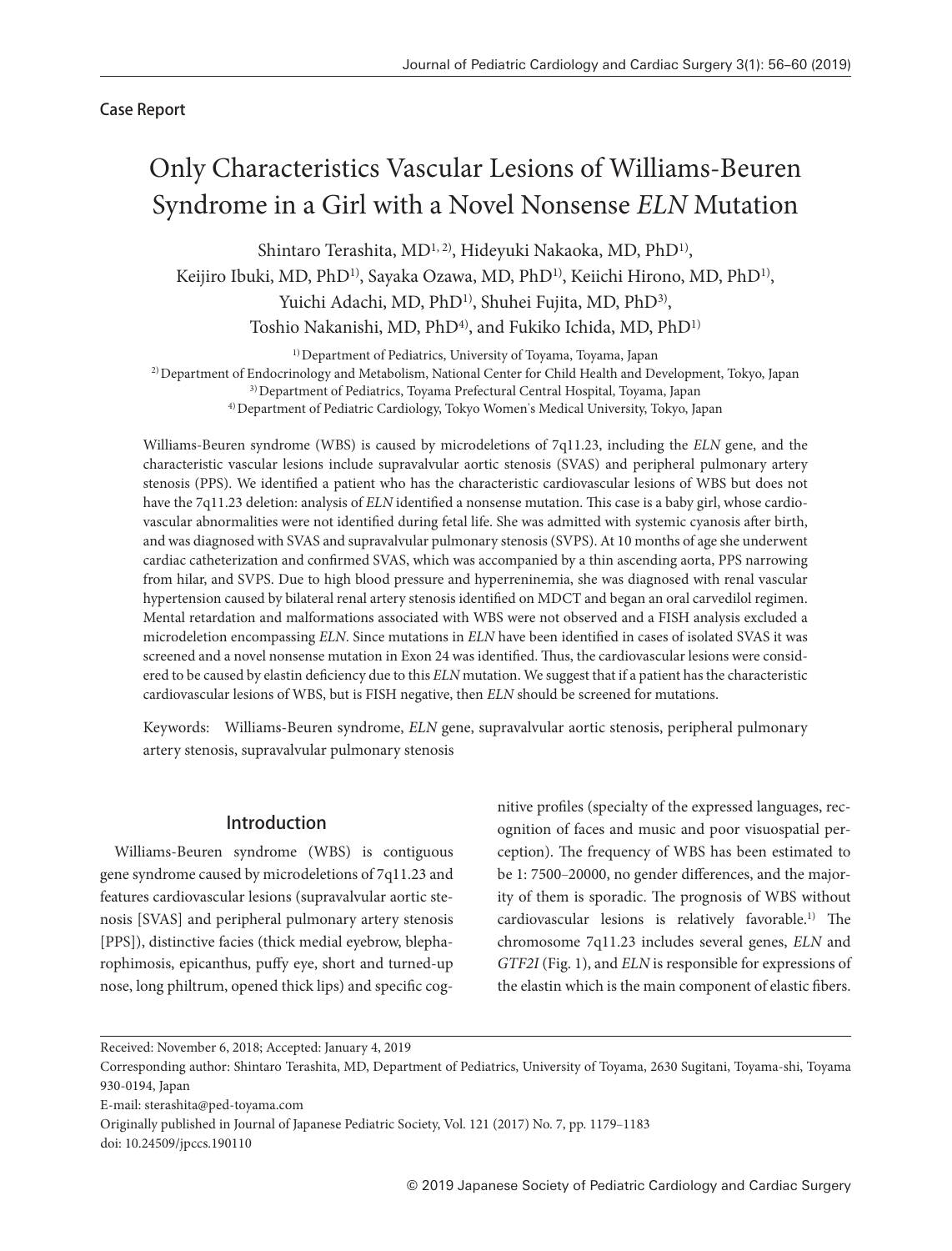

A deletion region of WBS (1.5-1.8Mb)

#### Fig. 1 Schematic diagram at 7q11.23 region



The elastin is comprised of systemic connective tissue, aorta, lungs, skins and ligaments, and the abnormal expressions of elastin according to *ELN* mutation induce various symptoms, example for vascular wall thickening. The past reports of *ELN* failure are accompanied with WBS and SVAS (familial and sporadic).

Here, we present the case of a girl with a nonsense mutation in *ELN* that has never been reported before, while she has only characteristics cardiovascular lesions of WBS and fluorescence in situ hybridization (FISH) negative.

## Case

A baby girl was not pointed out fetal abnormality and had nonconsanguineous healthy parents, two sisters and one brother. She was born at 40 weeks of gestation by vaginal delivery at previous hospital. After birth, she was systemic cyanosis and crying weakly, so needed manual ventilation (Apgar score: 6-8). She was pointed out systolic murmur and transferred our hospital.

Her clinical findings was as follows; body temperature was 37.1°C, pulse rate was 104 beats per minute, percutaneous saturation was 99–100% (oxygen flow 1 L per minute), blood pressure was 92/50 mmHg, height was 48 cm (−0.91 *SD*), body weight was 3,374 g (+0.61 *SD*) and head circumference was 33 cm (−0.39 *SD*). Her large fontanel was 2 cm and flat. She did not have cyanosis and distinctive facies. Her respiratory sounds were good, and systolic murmur (Levine III/VI) at three left sternal bone were noticed. Her abdomen was soft and flat, and good bowel sounds without hepatosplenomegaly, tumor and abdominal vascular sounds. An edema, joint contracture and skin lesion was not noticed. Laboratory routine investigations in blood were normal. A cardiothoracic rate was 0.66 without pulmonary lesions by X-ray investigation. ECG showed the right axis deviation and R-wave progression in V3 induction. 2D echo showed a right ventricular hyperplasia, a tricuspid regurgitation and a pressure gradient between right atrium and ventricle. A diameter of supravalvular pulmonary artery was 3.2 mm with a pressure gradient between the stenosis. A bifurcation of pulmonary trunk stenosis made prominent mosaic blood flow in peripheral pulmonary arteries. An Aortic valve was tricuspid without regurgitation. A stenosis of sinotubular junction, 3.9 mm (−2.27 *SD*), 2.7 meter per second and estimated 30 mmHg pressure gradient, made a mosaic blood flow after the stenosis. In conclusion, we diagnosed her SVAS, PPS and supravalvular pulmonary stenosis.

Her state was stable without particular interventions until echocardiography showed the signs of right heart failure at six days after birth, and we began diuretics (furosemide [1 mg/kg/day] and aldactone [1 mg/kg/day]). She was discharged at twenty days after birth since SVAS and PPS did not proceed. She was a normal psychomotor development, smiling at two months old, head controlling at four months old, sitting at seven months old and crawling at nine months old. The distinctive facies and the undeveloped recognition were not seen in follow-up periods. At ten months old, she was hospitalized and received cardiac catheterization for consideration of treatment policy. Cardiac cath-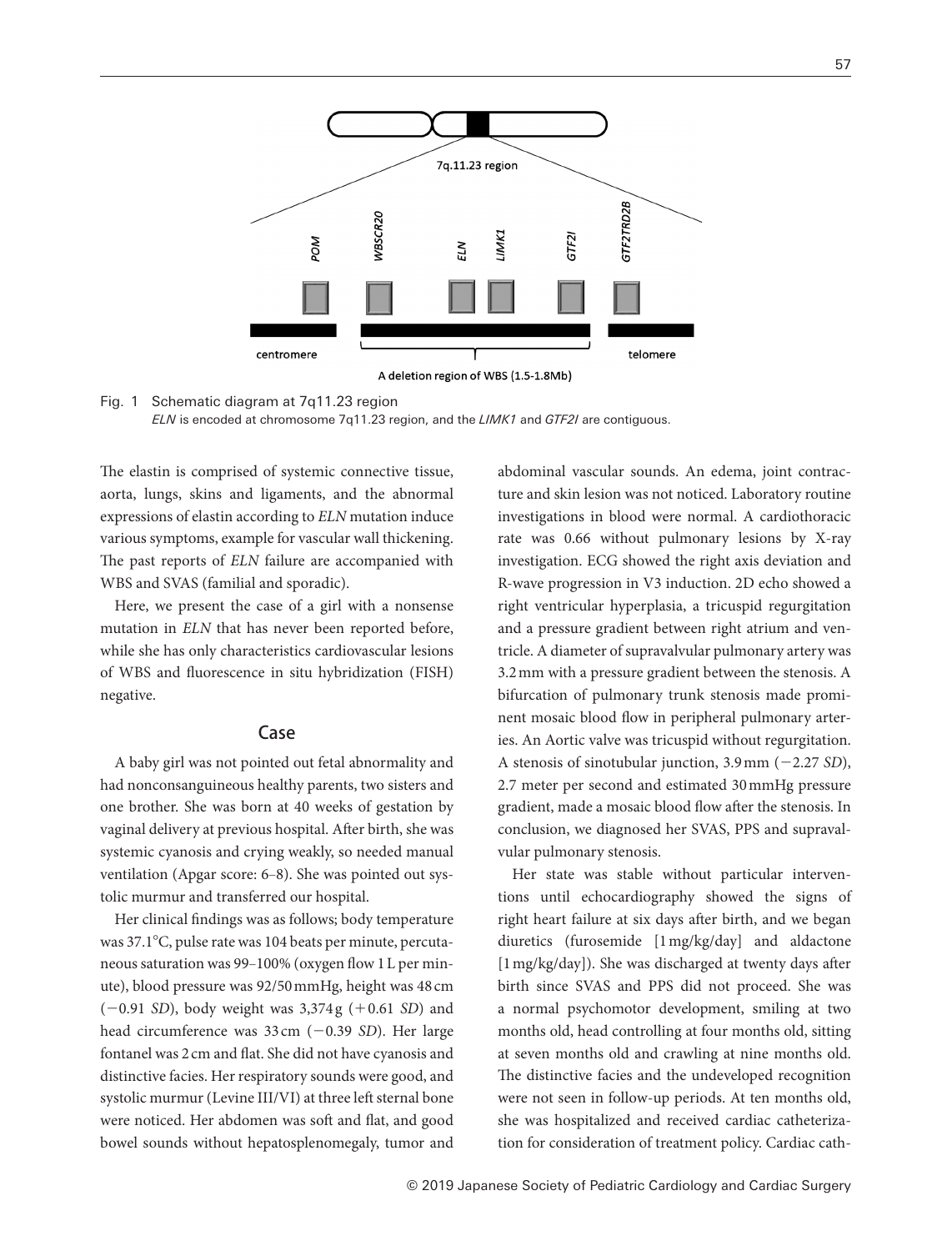Table 1 Cardiac catheterization at 10 months

| Site                                                                                | Pressure (mmHg) |         |
|-------------------------------------------------------------------------------------|-----------------|---------|
| <b>RV</b>                                                                           | 78/4            |         |
| LV                                                                                  | 148/10          |         |
| aAo                                                                                 | 112/48 (76)     |         |
| main PA                                                                             | 74/10 (32)      |         |
| rt PA                                                                               | 17/6(8)         |         |
| It PA                                                                               | 16/10 (11)      |         |
| Wedge mean                                                                          | $R = 8$         | $L = 8$ |
| $RV-MPA = 70$ mmHa<br>It. PA-main $PA = 59$ mmHq<br>rt. PA prox-main $PA = 40$ mmHq |                 |         |
| rt. PA prox-RPA dist $= 17$ mmHq                                                    |                 |         |

aAo: ascending aorta, LV: left ventricle, PA: pulmonary artery, RV: right ventricle

eterization revealed that the pressure gradient was right atrium-right ventricle, bilateral peripheral pulmonary arteries-main pulmonary artery and left ventricle-ascending aorta. Estimated pressure gradient between left ventricle and ascending aorta was 40 mmHg and cardiac contractility was sufficient (Table 1), so we decided to manage her without surgical interventions. For hypertension, we performed Multi Detector-row Computed Tomography and discovered bilateral renal artery stenosis (Fig. 2). She had high renin/angiotensin ratio (plasma renin activity was 59.5 ng/mL/hr [reference range; 0.2-2.7 ng/mL/hr] and plasma aldosterone concentration was  $128$  ng/dL [reference range;  $2-13$  ng/dL]), and we diagnosed her renovascular hypertension and started carvedilol.

She is now one and a half years old, and height is 80.6 cm (+0.44 *SD*), body weight is 9.1 kg (−0.78 *SD*) and head circumference was 44.8 cm (−1.13 *SD*). She has good cardiac function without hypertension and is not psychomotor retardation (movement; 94, hand movement; 108, basic habit; 108, interpersonal relation; 108, speech; 94 and language understanding; 94 by using Enjoji Scale of Infant Analytical development).

#### Molecular Genetic Study

As SVAS and PPS were the characteristic cardiovascular lesions of WBS, we tried to detect a deletion at chromosome 7q11.23 by FISH (Elastin probe from Vysis), but no deletion was detected. So, we obtained informed consent from her parents and analyzed *ELN* which was responsible for cardiovascular lesions of WBS. We got approval for gene analysis from Toyama University Ethics Committee. We amplified the Exon coding region and the contiguous region including the introns



Fig. 2 Multi detector-row computed tomography Bilateral renal artery stenosis is observed (arrow).

for *ELN* by using the primer which was obtained from her peripheral blood lymphocyte genome DNA (we are ready to disclose the primer information when you need). We purified the amprified products by QIAquick polymerase chain reaction (PCR) purification method (QIAGEN, Hilden, Germany) and analyzed mutations by direct-sequencing using ABI 3130xl DNA Analyzer (Applied Biosystems, Foster City, CA, USA). As a result, we identified the nonsense mutation in heterozygote of *ELN* [c.1615C>T (p.Gln539X)] (Fig. 3). Using direct-sequencing, we also analyzed *PTPN11*, *RAF1*, *SOS1*, *Shoc2*, *PKA* and *PKC*, which were responsible for Noonan syndrome having PS with high probability, but no mutations were detected. We have not analyzed the mutations of her parents and brothers yet.

# **Discussion**

WBS is a contiguous gene syndrome according to a partial deletion at chromosome 7q11.23. A cardiovascular lesions of WBS were SVAS, PPS, aortic hypoplasia, coarctation of aorta and mitral valve prolapse.2) SVAS and PPS are especially characteristic for WBS. As sporadic SVAS is rare, estimated to be 5-7: 100000, so we need to take WBS into account in case of diagnosing SVAS.<sup>3)</sup> *ELN* is identified as a responsible gene for cardiovascular lesions of WBS.

*ELN* contribute to expression of the elastin. The elastin is a main component of elastic fiber and is widely distributed in artery, especially in a root of aorta, skin and lungs. It is advocated that decreasing of the elastin lead to increasing of the collagen in tunica media of artery and vessel wall becomes thicken and harden. In *ELN*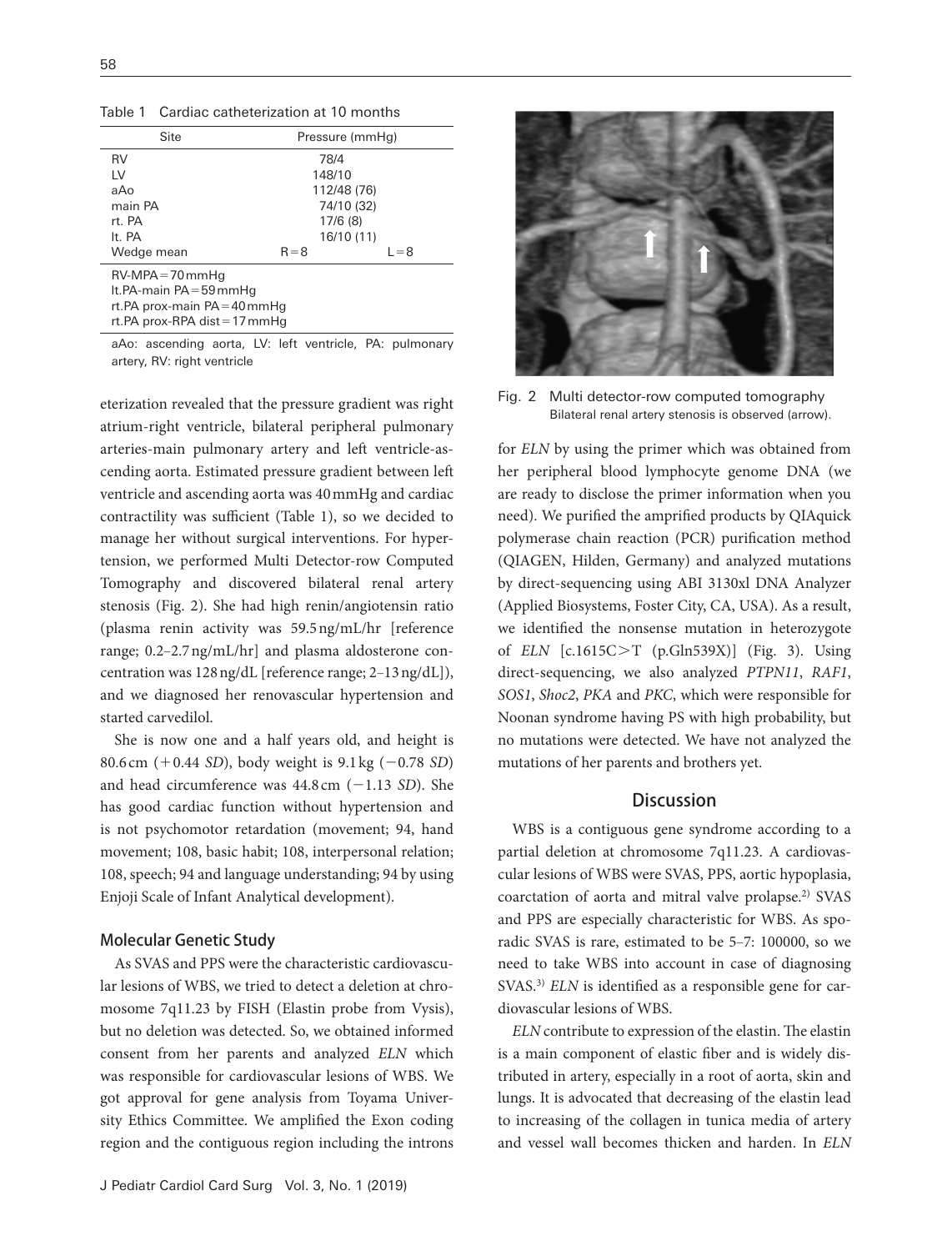



gene knockout mice, it was reported that a homozygous mouse died in a few days according to aortic obstruction with hypertrophy of smooth muscle and a heterozygous mouse had a half expression of an elastin protein and messenger RNA.4) A point mutation of *ELN* can occur cardiovascular lesions.5) Frangiskakis and Tassabehji report the plural familial SVAS families with *ELN* mutation, so it is considered that *ELN* is also responsible gene for cardiovascular lesions of familial SVAS.6, 7) Cardiovascular lesions can occur not only for a great mutation, including nonsense mutation and frameshift mutation, but also for a missense mutation, and the expression pattern is variable.<sup>5, 7-9)</sup>

We present the case with a nonsense mutation in heterozygote of *ELN* [c.1615C>T (p.Gln539X)], that has never been reported before. Among *ELN* mutations, many cases with missense mutation have relatively mild cardiovascular lesions and many cases with nonsense mutation or frameshift mutation have severe cardiovascular lesions. In addition, since Exon 16 and Exon 24 contain elastin binding protein region and severe cardiovascular lesions (SVAS, PPS, aortic hypoplasia) are observed in cases with Exon 16 mutation (frame

shift), it is suggested that a deletion at Exon 16 or Exon 24 tends to cause more severe cardiovascular lesions. In this case, in addition to SVAS, PPS and supravalvular pulmonary stenosis, bilateral renal artery stenosis was also observed, and renal artery stenosis is rare in the past reports. A nonsense-mediated RNA decay is also considered for nonsense mutation, but in this case, because of nonsense mutation of Exon 24 which has an important role among *ELN* genes, it is considered that serious quantitative or qualitative change of elastin were caused and cardiovascular lesions characteristic of WBS and other widespread cardiovascular lesions developed by this *ELN* mutation.<sup>9)</sup>

In this case, the limitations is as follows; the follow-up period is short in one year, so it is insufficient to examine other lesions except for cardiovascular lesions and development. Second, it is not directly proven that *ELN* mutation is causing functional abnormality of elastin.

## Conclusion

We presented the case having characteristics cardiovascular lesions of WBS with a nonsense mutation in *ELN* that has never been reported before. In cases with